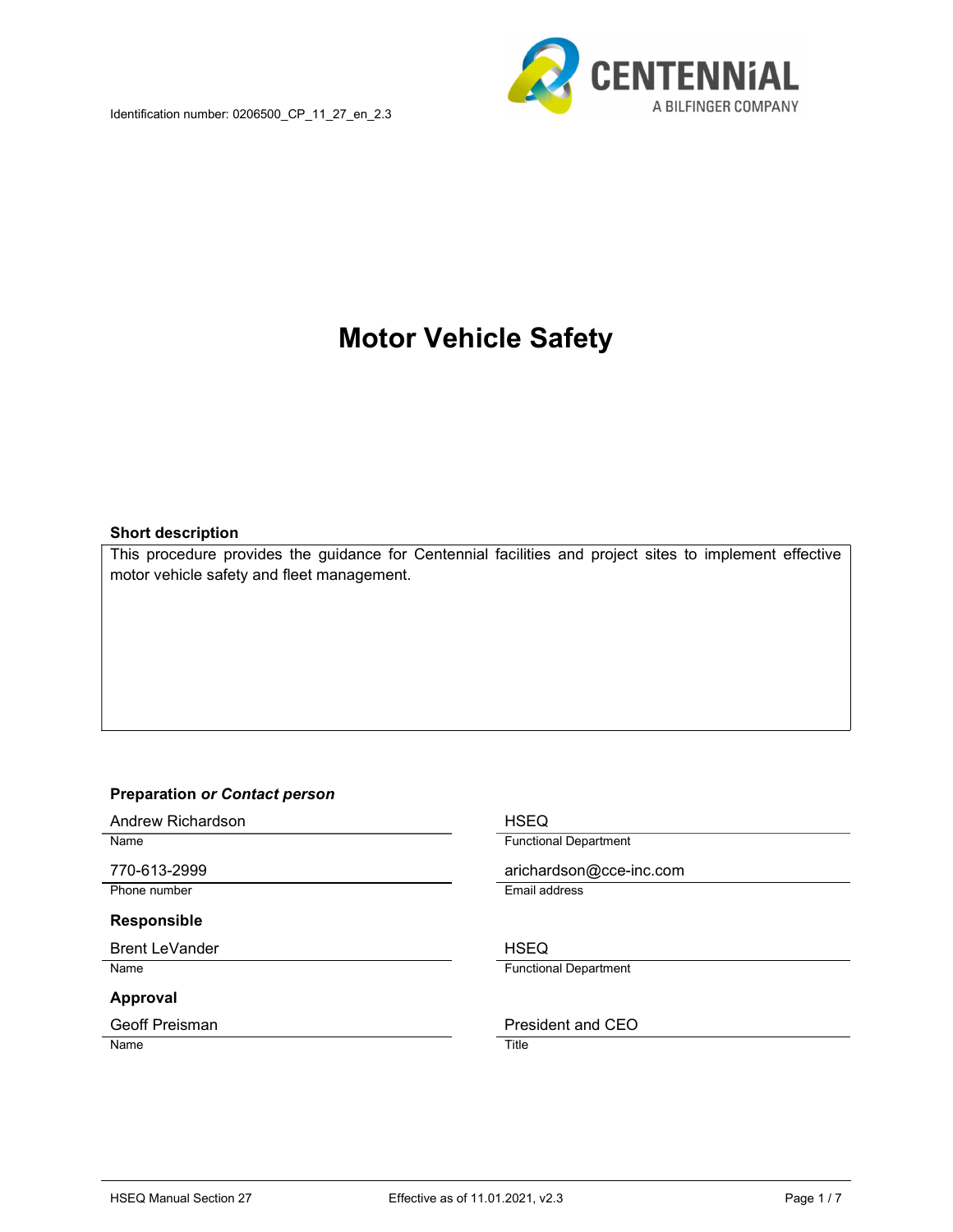## **Content**

| 1              |     |  |  |  |
|----------------|-----|--|--|--|
| 2              |     |  |  |  |
| 3              |     |  |  |  |
| $\overline{4}$ |     |  |  |  |
| 5              |     |  |  |  |
|                | 5.1 |  |  |  |
|                | 5.2 |  |  |  |
|                | 5.3 |  |  |  |
| 6              |     |  |  |  |
| 7              |     |  |  |  |
| 8              |     |  |  |  |
| 9              |     |  |  |  |
| 10             |     |  |  |  |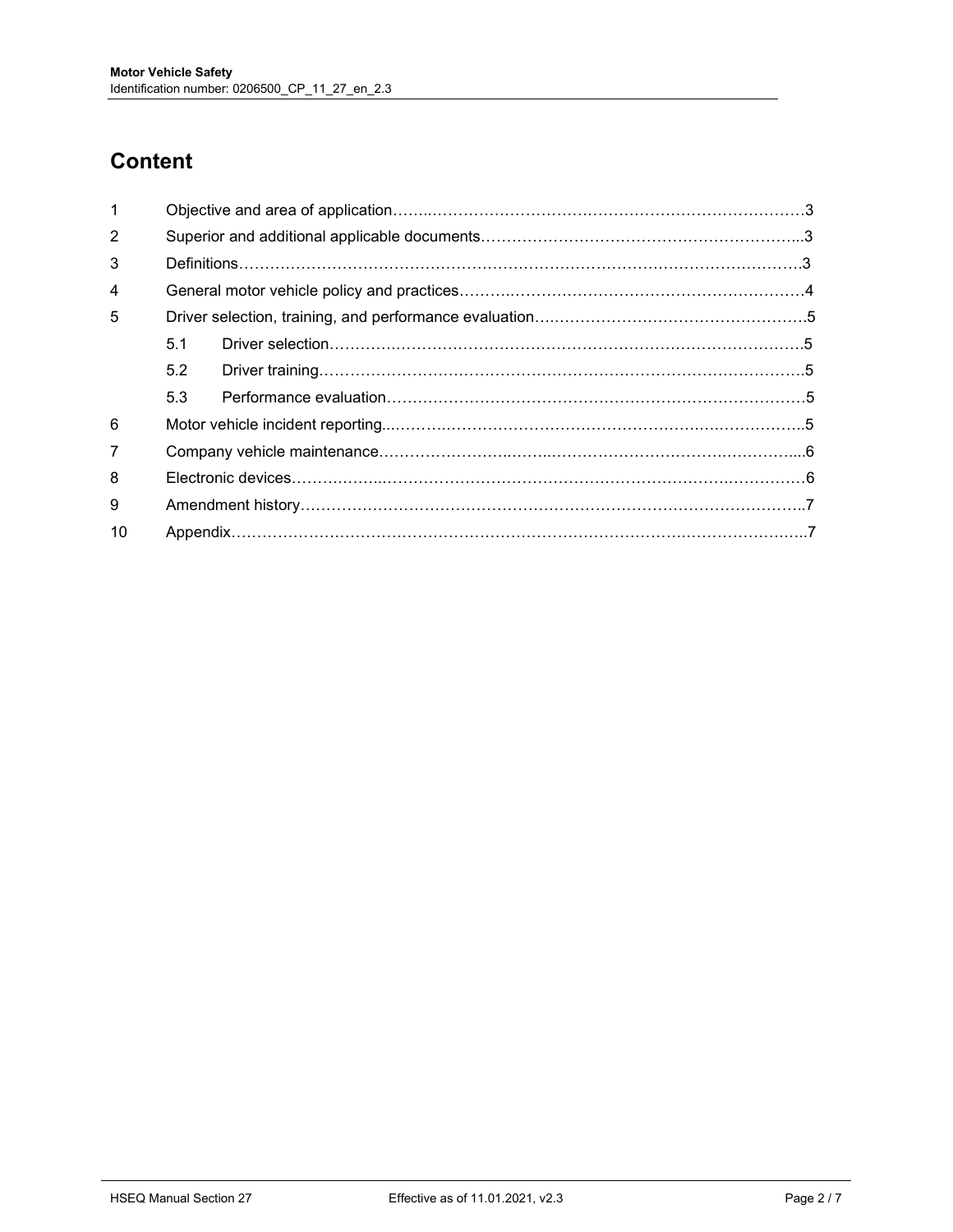## 1 Objective and area of application

The objective of this section is to assure that each employee who operates a vehicle on Centennial business maintains acceptable standards of proficiency and safety. Centennial requires the safe operation of all motor vehicles. How drivers handle vehicles and the way the vehicle is maintained can directly affect worker safety.

Each year motor vehicle-related injury claims continue to increase. Insurance pays most direct costs of these accidents; however, the company pays the indirect costs. These indirect costs include increased insurance premiums, loss of vehicle use, vehicle replacement costs, loss of employee productivity, deductible payments, increased paperwork, etc.

### 2 Superior and additional applicable documents

1000 GP 11 01 en 6.0 Global Policy on Health, Safety, Environment and Quality (HSEQ)

This section of the HSEQ Manual applies to all Centennial employees who operate either company owned or personally owned motor vehicles while performing company business. There may be more stringent requirements than this section as defined by specific State, local or contact specific requirements. If there is a conflict between this section and other applicable regulations, the more stringent will apply.

## 3 Definitions

| Term                   | <b>Definition</b>                                                                                                                                             |
|------------------------|---------------------------------------------------------------------------------------------------------------------------------------------------------------|
| Centennial             | All Centennial and joint venture employees                                                                                                                    |
| <b>HSEQ</b>            | Health, Safety, Environment and Quality                                                                                                                       |
| <b>DOT</b>             | Department of Transportation                                                                                                                                  |
| <b>DMV</b>             | Department of Motor Vehicles                                                                                                                                  |
| Driver                 | Person driving a motor vehicle                                                                                                                                |
| Employee               | A person hired to work for Centennial in return for payment                                                                                                   |
| <b>HSEQ Director</b>   | Leads the HSEQ Team                                                                                                                                           |
| <b>PSO</b>             | <b>Project Safety Officer</b>                                                                                                                                 |
| Motor Vehicle Incident | The unintended collision of one motor vehicle with another, a<br>stationary object, or person, resulting in injuries, death and/or<br>loss/damage of property |

The following definitions of terms are important for an understanding of this section.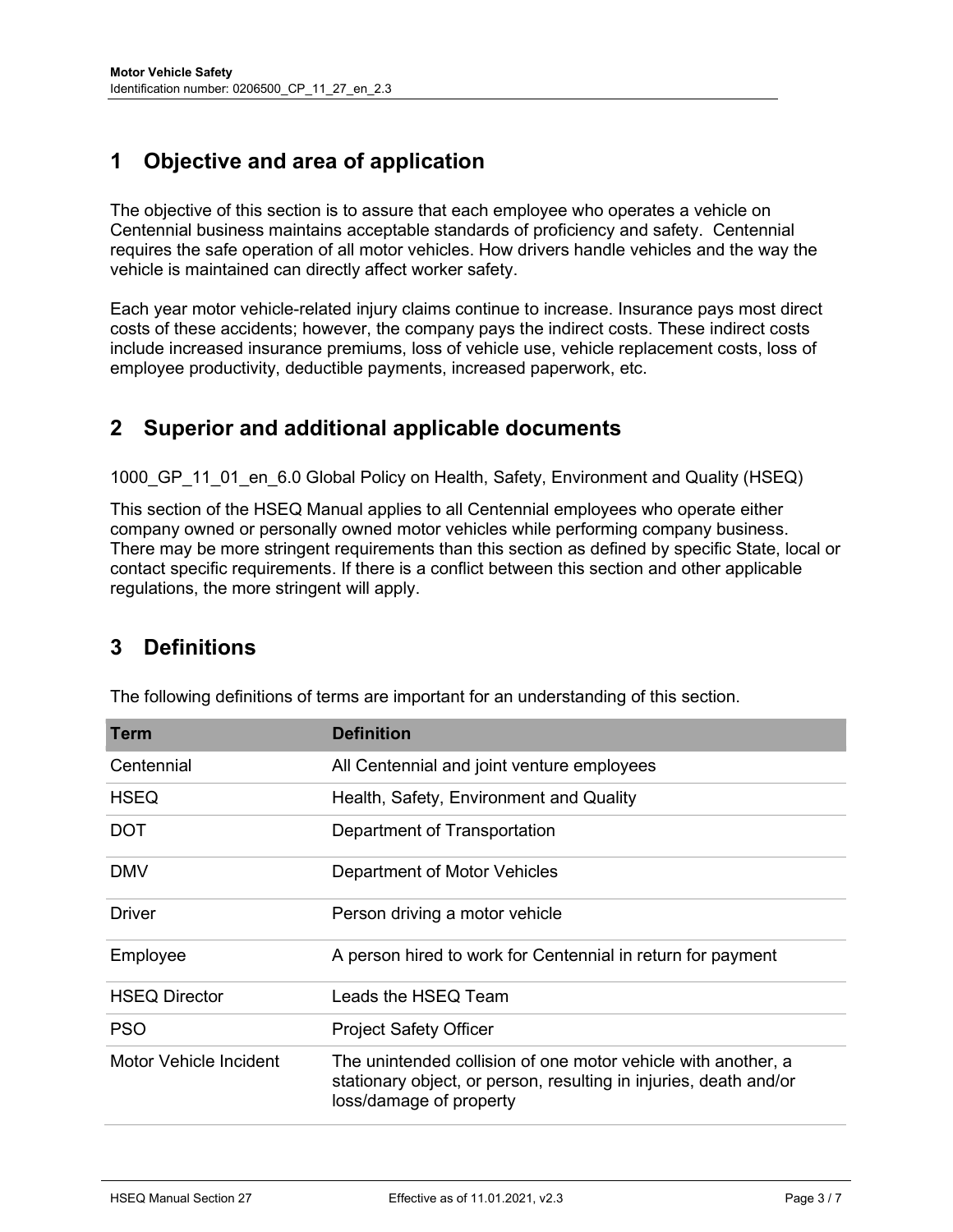## 4 General motor vehicle policy and practices

Centennial intends to eliminate conditions that adversely affect the health or safety of employees and threaten financial stability through accidental losses.

Employees shall operate all vehicles that they use for company business safely.

To accomplish this, employees shall comply with the following:

- **EXECENTEES CENTEES COMPANY** vehicles or personal vehicles performing company business must hold a valid driver's license.
- **Employees will comply with all applicable motor vehicle laws. The employee is** responsible for any traffic citations.
- Centennial prohibits unauthorized passengers or drivers to either operate or ride in company vehicles or personal vehicles used for company business.
- Employees shall wear seat belts, whether operating or riding as a passenger in any vehicle. All other occupants are also required to wear seats belts in company-owned vehicles or personal vehicles used for company business.
- **Employees will report and participate in the investigation of all vehicle collisions or** property damage incidents according to policy.
- Employees will use company vehicles for official use only unless previously approved by their supervisor.
- Employees assigned Centennial vehicles shall maintain them in accordance with the manufacturer's recommendations and retain the maintenance documentation with the vehicle. In addition to periodic maintenance, vehicles shall remain clean and uncluttered inside and the use of tobacco products is prohibited.
- Every employee driving a vehicle on company business shall inspect the vehicle prior to its use to ensure that the vehicle is in safe operating condition.
- Each driver's privilege to operate a company vehicle shall be authorized as long as the driver operates the vehicle in a safe manner consistent with applicable company policies and state and local laws. This includes taking adequate breaks during long drives to prevent fatigue.
- A record of preventable incidents may result in appropriate disciplinary action including potential loss of use of company vehicles.
- An employee performing work that requires the operation of a company vehicle must notify their supervisor if their license is expired, suspended, or revoked. Failure to report may be cause for disciplinary action in accordance with company policy.
- Supervisors will carefully select employees who may be required to drive full or part-time. No employee may drive a company vehicle unless the employee's supervisor has given him or her previous authorization to do so.
- Employees shall report all motor vehicle incidents in accordance with section 8 of this HSEQ manual using the Motor Vehicle Incident Addendum.
- The PSO and/or the Regional HSEQ Manager shall investigate the incident in accordance with section 8 of this HSEQ manual.
- Vehicles shall contain a fire extinguisher, first aid kit and a reflective warning device.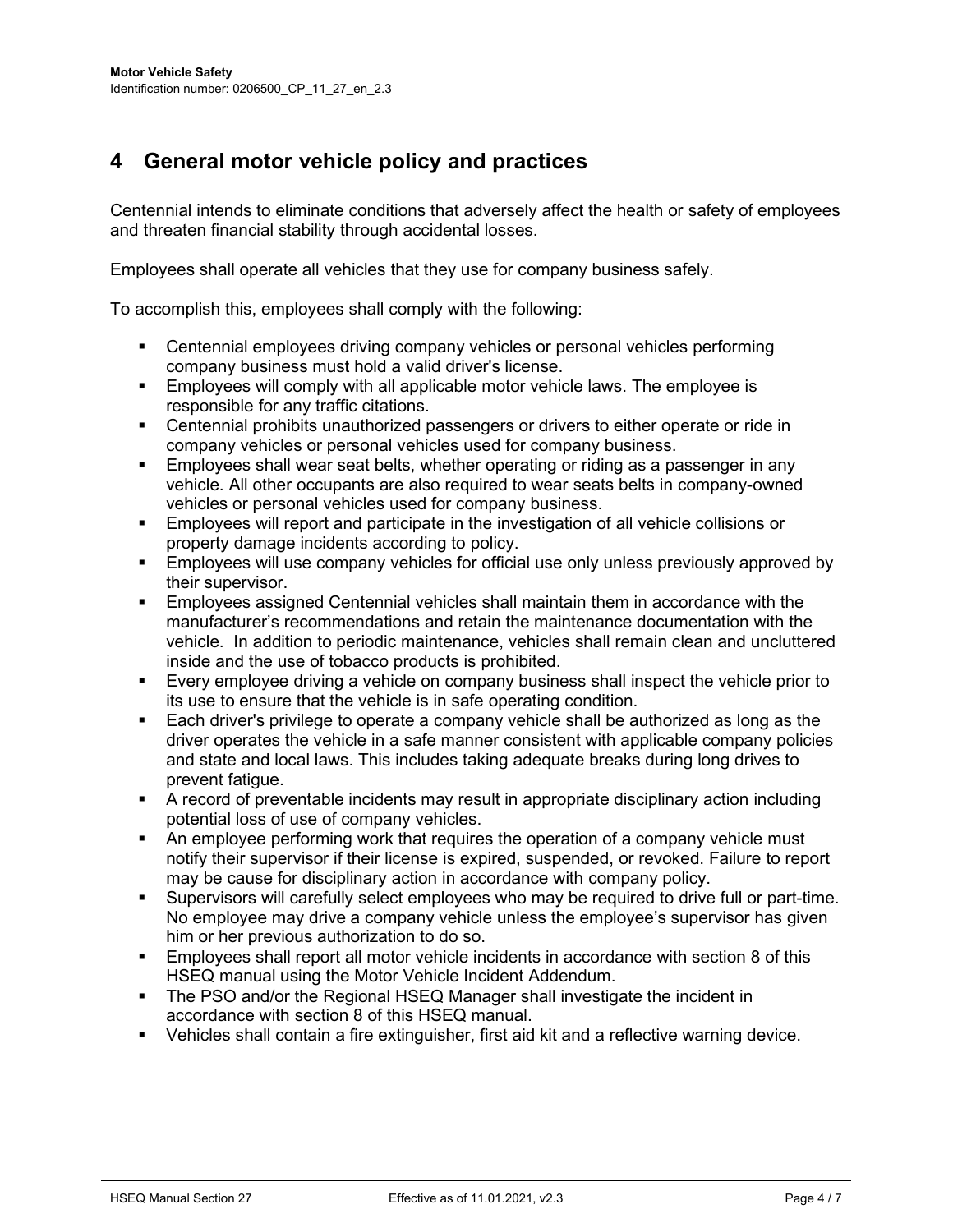## 5 Driver selection, training and performance evaluation

#### 5.1 Driver selection

Although driving may be incidental to the employee's primary job responsibilities, the considerations given to driver selection are often the most important factor that will affect company vehicle accidents.

Supervisors may consider drivers of company vehicles as qualified to drive when they meet the following criteria:

- **Possess a valid driver's license of the proper class.**
- Agree to a post-incident drug screen.
- **Have completed the Company Vehicle Policy Acknowledgement Form (Appendix 1) and** submitted to the Fleet Manager.

#### 5.2 Driver training

To assist employees driving for company business, Centennial requires the completion of a Defensive Driving course as follows:

- Prior to being authorized to operate a company vehicle.
- **Every two years while driving for company business.**

#### 5.3 Performance evaluation

Because careless or poor driving may lead to injuries and to decreased public confidence of Centennial, supervisors may be periodically required to monitor and evaluate employees who operate company vehicles or who use their personal vehicle for company business. They may:

- Request that the Human Resources department check the driving record of any employee assigned a company vehicle or who use their personal vehicle for company business.
- If required, the supervisor will coordinate with the Human Resources department to establish the corrective actions necessary to restore the employee to an acceptable driving status.

#### 6 Motor vehicle incident reporting

Any employee involved in a motor vehicle incident shall obtain appropriate medical treatment, if needed, as outlined in HSEQ manual section 8 - Work Related Injury and Illness Reporting.

The employee, if physically able, shall call for a police officer as provided in the reporting policies. The employee shall also request that all parties and properties concerned remain at the scene of the incident, if possible, until a law enforcement representative has released them. Employees shall refrain from making statements regarding the incident to anyone other than the investigating police officer, Centennial supervisor or their representatives or an employee's personal insurance provider. Employees shall limit statements to factual observations.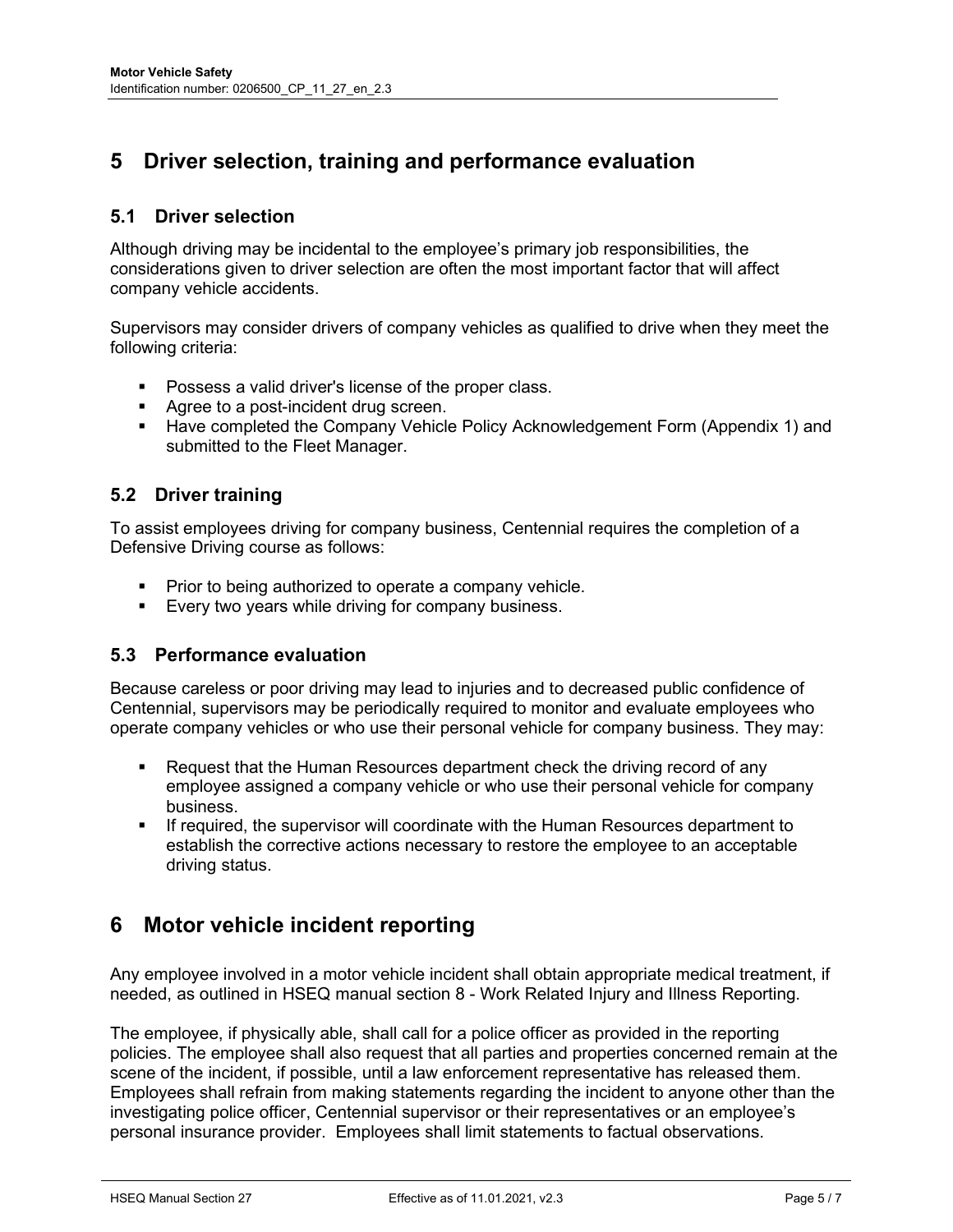The Regional HSEQ Manager (or other designated individual) must receive a copy of all police reports and any accompanying statements within 48 hours. The Regional HSEQ Manager will report such incidents to the executive team as soon as practicable following the incident.

The employee shall fill out the Motor Vehicle Incident Report completely and submit the report and other associated documents to the Regional HSEQ Manager as soon as possible so that appropriate action may be taken. The Risk Manager shall immediately file the report with the insurance carrier.

## 7 Company vehicle maintenance

To protect the safety of employees, reduce motor vehicle incidents, extend the life of the company vehicles and maintain good public relations, Centennial requires regular maintenance of vehicles.

Supervisors shall ensure that the recommended periodic maintenance is performed for all company vehicles. The maintenance should be performed by a certified third-party mechanic.

## 8 Electronic devices

Centennial's policy for the operation of electronic devices (i.e. pad, tablet, laptop, mobile or cell phone), whether the device is company-supplied or personally owned, requires that a hands-free device be used when operating a motor vehicle. This requirement in no way overrides or negates rules or regulation of any jurisdiction; rather it is to establish a minimum standard of safe operation of electronic devices while operating a motor vehicle conducting Centennial business.

Drivers who are using a hands-free device for a cell phone shall nevertheless follow common sense precautions such as dialing numbers only while stationary and stopping all usage in hazardous driving conditions. In addition to the use of a hands-free device, employees are reminded that the electronic device policy prohibits emailing, texting or using the internet while operating a motor vehicle. These prohibitions apply only to the driver of the vehicle and not vehicle passengers as long as the electronic device is not used in such a way as to prevent the driver from driving safely.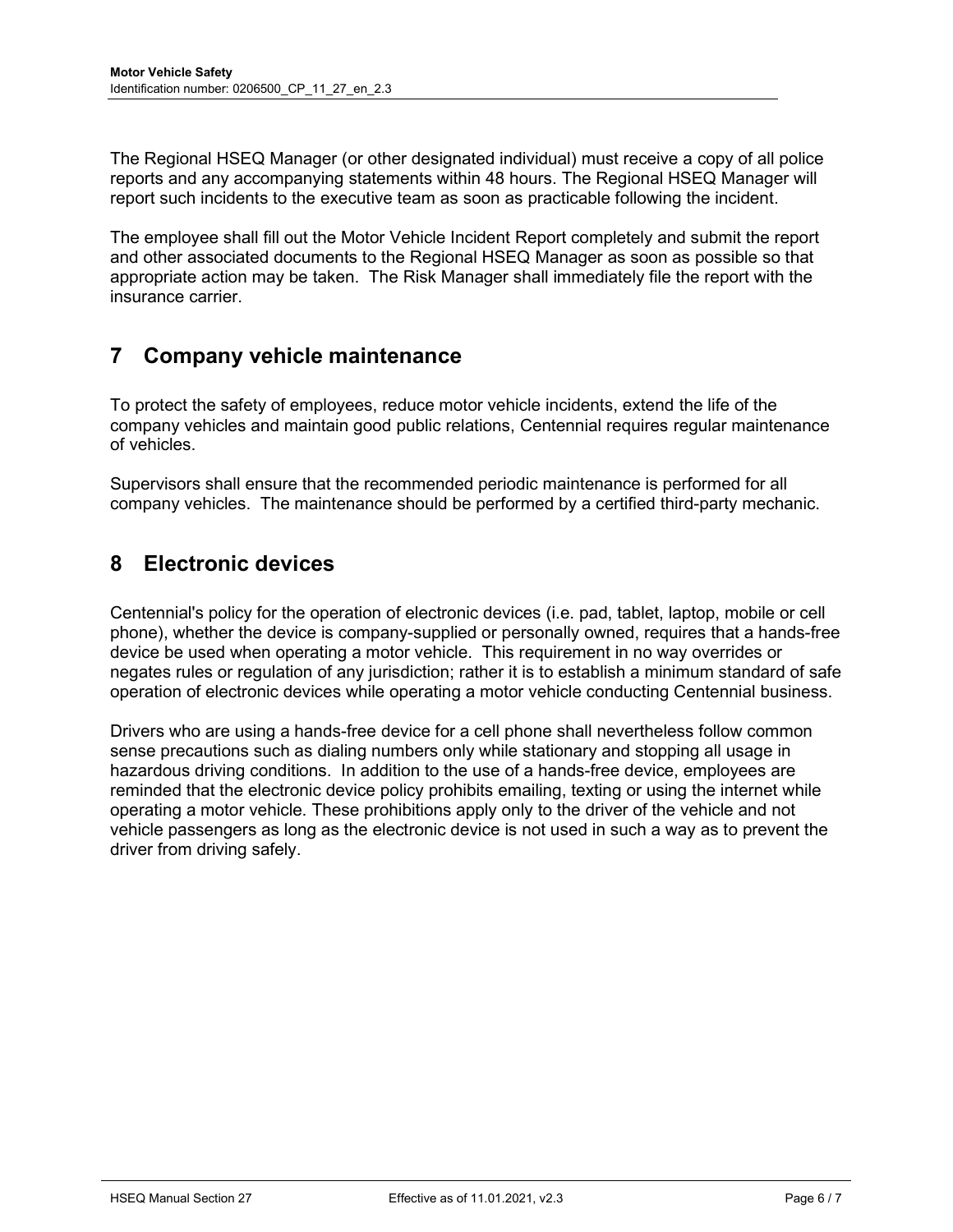## 9 Amendment history

| <b>Date</b> | <b>Version</b> | <b>Revised content</b>                                                                                                                                                                                                                                                                                                                                                                                                                                                                                                                                                                  |
|-------------|----------------|-----------------------------------------------------------------------------------------------------------------------------------------------------------------------------------------------------------------------------------------------------------------------------------------------------------------------------------------------------------------------------------------------------------------------------------------------------------------------------------------------------------------------------------------------------------------------------------------|
| 02.09.2014  | 1.0            | Initial Preparation                                                                                                                                                                                                                                                                                                                                                                                                                                                                                                                                                                     |
| 01.01.2018  | 2.0            | Updates to Paragraph 2 Superior Documents to add the Group<br>Policy and Global Standards, Paragraph 3 Definitions (Centennial<br>and HSEQ Director), Paragraph 4 General Motor Vehicle Policy and<br>Practices (addition of first aid kit), Paragraph 5.1 Driver Selection<br>(completion of the Company Vehicle Policy Acknowledgement form)<br>and Appendix 1 (new)                                                                                                                                                                                                                  |
| 01.01.2020  | 2.1            | Updates to Paragraph 2 Superior Documents, Paragraph 5.1 Driver<br>Selection (criteria) and Paragraph 5.2 Driver Training (courses)                                                                                                                                                                                                                                                                                                                                                                                                                                                     |
| 03.01.2020  | 2.2            | Updates to Paragraph 3 Definitions (Centennial and Motor Vehicle<br>Incident), Paragraph 4 General Motor Vehicle Policy and Practices<br>(investigation and safety equipment), Paragraph 5.1 Driver<br>Selection (remove records review), Paragraph 5.2 Driver Training<br>(course requirements), Paragraph 5.3 Performance Evaluation<br>(procedure), Paragraph 6 Motor Vehicle Incident Reporting<br>(reporting process), Paragraph 7 Company Vehicle Maintenance<br>(title change, third-party requirement) and Paragraph 8 Electronic<br>Devices (title change, removed redundancy) |
| 11.01.2021  | 2.3            | Updates to Paragraph 4 General Motor Vehicle Policy and<br>Practices (added maintenance documentation and breaks to avoid<br>fatigue)                                                                                                                                                                                                                                                                                                                                                                                                                                                   |

## 10 Appendix

Appendix 1: Company Vehicle Policy Acknowledgement Form (0206500\_CP\_11\_27\_en\_A1)